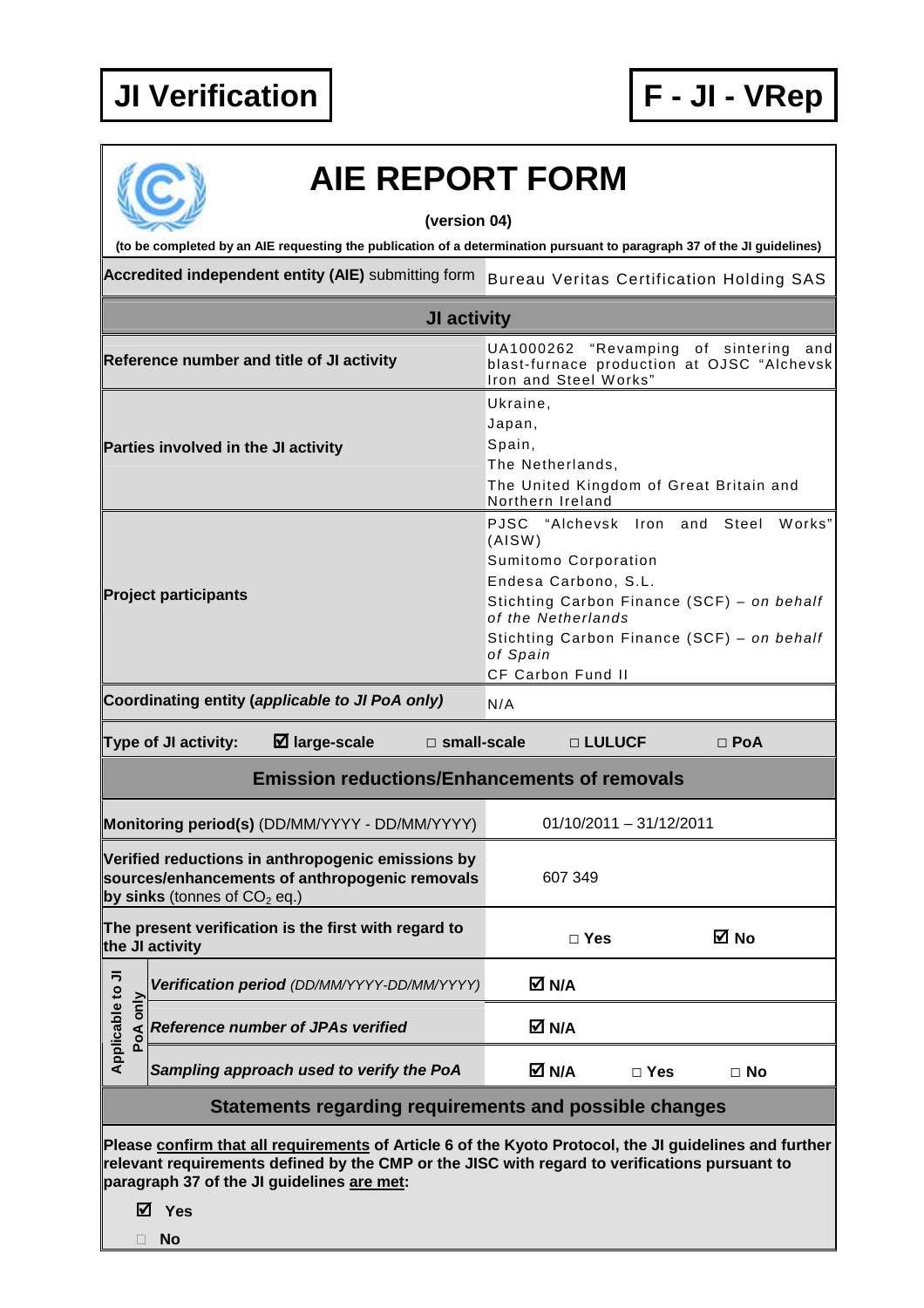| <b>Verification opinion</b>                                                                                                                                                                                                                                                             |            |               |                      |  |  |
|-----------------------------------------------------------------------------------------------------------------------------------------------------------------------------------------------------------------------------------------------------------------------------------------|------------|---------------|----------------------|--|--|
| Please provide a verification opinion (or a reference to the verification opinion in one of the<br>documents attached), including a statement regarding materiality and level of assurance, in<br>accordance with the Standard for applying the concept of materiality in verifications |            |               |                      |  |  |
| The verification opinion is provided in the<br>ver/0446/2011 version 03 of 03/04/2012.                                                                                                                                                                                                  | attached   | Verification  | Report<br>NºUKRAINE- |  |  |
| The project design was revised in the current<br>monitoring period, after the determination has<br>been deemed final                                                                                                                                                                    |            | $\Box$ Yes    | M No                 |  |  |
| If yes, please list all revisions to the project design<br>and express a determination opinion (or provide a<br>reference to an attached document containing the<br>required information)                                                                                               | M N/A      |               |                      |  |  |
| If project design was revised in the current<br>monitoring period, please confirm that conditions<br>defined in JI guidelines (paragraph 33) are still met                                                                                                                              | M N/A      | $\square$ Yes | $\Box$ No            |  |  |
| If project design was revised in the current<br>monitoring period, please confirm that the changes<br>do not alter the original determination opinion                                                                                                                                   | M N/A      | $\Box$ Yes    | $\Box$ No            |  |  |
| If project design was revised in the current<br>monitoring period, please confirm that:                                                                                                                                                                                                 |            |               |                      |  |  |
| (a) Physical location of the project has not changed                                                                                                                                                                                                                                    | M N/A      | $\square$ Yes | $\Box$ No            |  |  |
| $(6)$ If emission sources have changed, they are<br>reflected in an updated monitoring plan                                                                                                                                                                                             | M N/A      | $\Box$ Yes    | $\Box$ No            |  |  |
| (c) Baseline scenario has not changed                                                                                                                                                                                                                                                   | M N/A      | $\Box$ Yes    | $\Box$ No            |  |  |
| (d) Changes are consistent with JI specific approach<br>or CDM methodology upon which the<br>determination was prepared for the project                                                                                                                                                 | M N/A      | $\Box$ Yes    | $\Box$ No            |  |  |
| The monitoring plan was revised in the current<br>monitoring period                                                                                                                                                                                                                     | $\Box$ Yes |               | ⊠ No                 |  |  |
| If yes, please specify for which technologies and measures<br>under each type of JPA the monitoring plan was revised<br>(applicable to JI PoA only)                                                                                                                                     |            |               |                      |  |  |
| The current revisions to the monitoring plan<br>improve the accuracy and/or applicability of<br>information collected, compared to the original<br>monitoring plan without changing conformity with<br>the relevant rules and regulations for establishing<br>monitoring plans          | M N/A      | $\Box$ Yes    | $\Box$ No            |  |  |